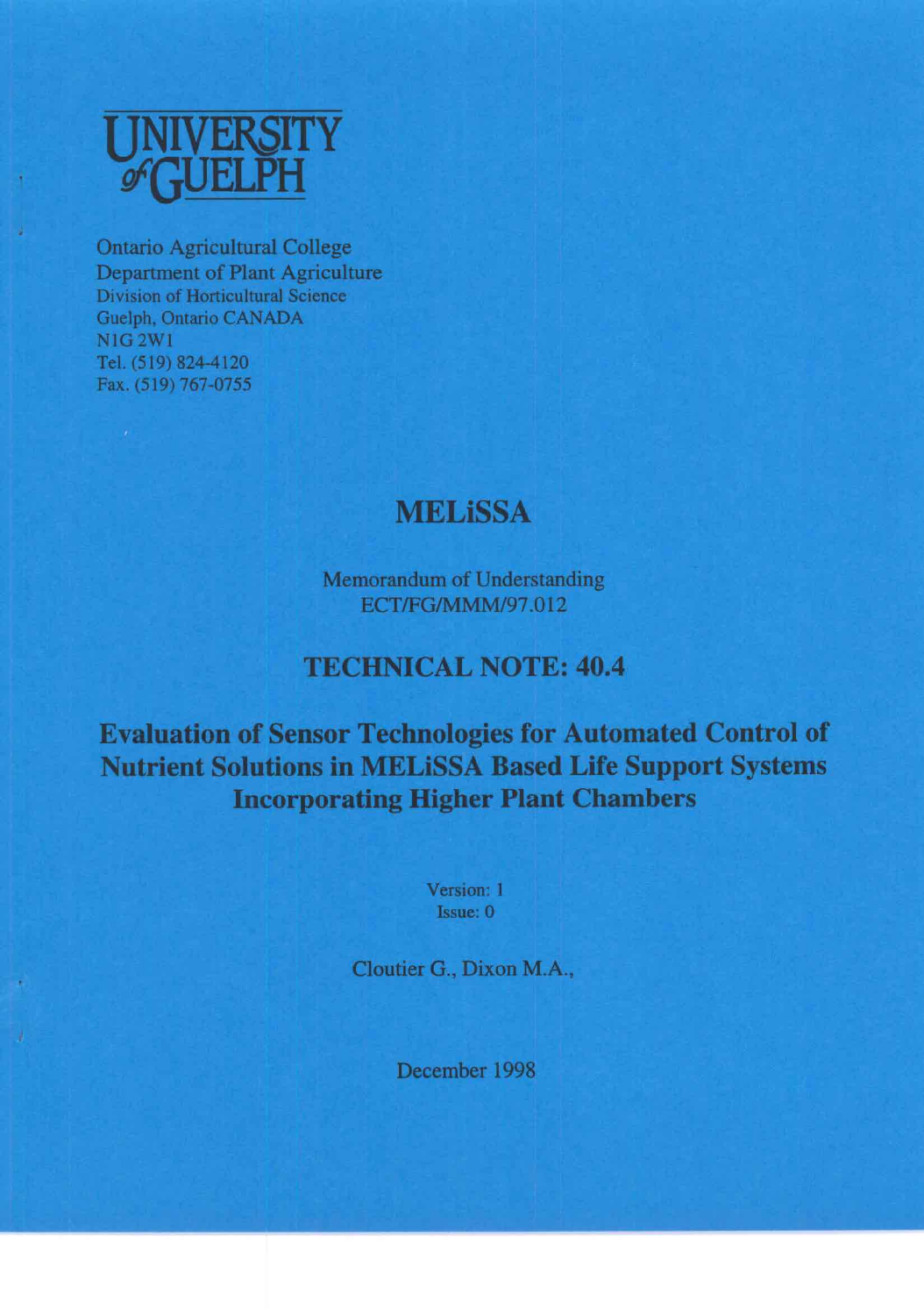## **EVALUATION OF SENSOR TECHNOLOGIES FOR AUTOMATED CONTROL OF NUTRIENT based life support systems incorporating higher plant chambers**

| 2.0 - ION ACCUMULATION AND UPTAKE PATTERNS IN EC/PH BASED SYSTEMS $\ldots \ldots \ldots \ldots \ldots$                                                                                                                                 |
|----------------------------------------------------------------------------------------------------------------------------------------------------------------------------------------------------------------------------------------|
| 3.1 ACTIVITY COEFFICIENT AND ION CONCENTRATION-5<br>3.2 ISE SENSITIVITY-5<br>3.3 ISE STABILITY AND DRIFT-7<br>3.4 ISE TEMPERATURE DEPENDENCY-9<br>3.5 FURTHER CONSIDERATIONS FOR THE DESIGN OF ISE BASED NUTRIENT CONTROL<br>SYSTEMS-9 |
|                                                                                                                                                                                                                                        |
|                                                                                                                                                                                                                                        |
|                                                                                                                                                                                                                                        |

## List of Figures

| Figure 1. Ion accumulation and depletion patterns in a recirculating solution | 3 |
|-------------------------------------------------------------------------------|---|
| Figure 2. Typical calibration profiles for four ISEs                          | h |
| Figure 3. Influence of Nitrate ISE drift on concentration estimates           | R |
|                                                                               |   |

#### **List of Tables**

 $\frac{1}{2}$  is common approximations the most common approximation  $\frac{1}{2}$ sensors to the in-line management of closed nutrient delivery systems. Control of nutrient I able 1. Regression analysis results for LSE call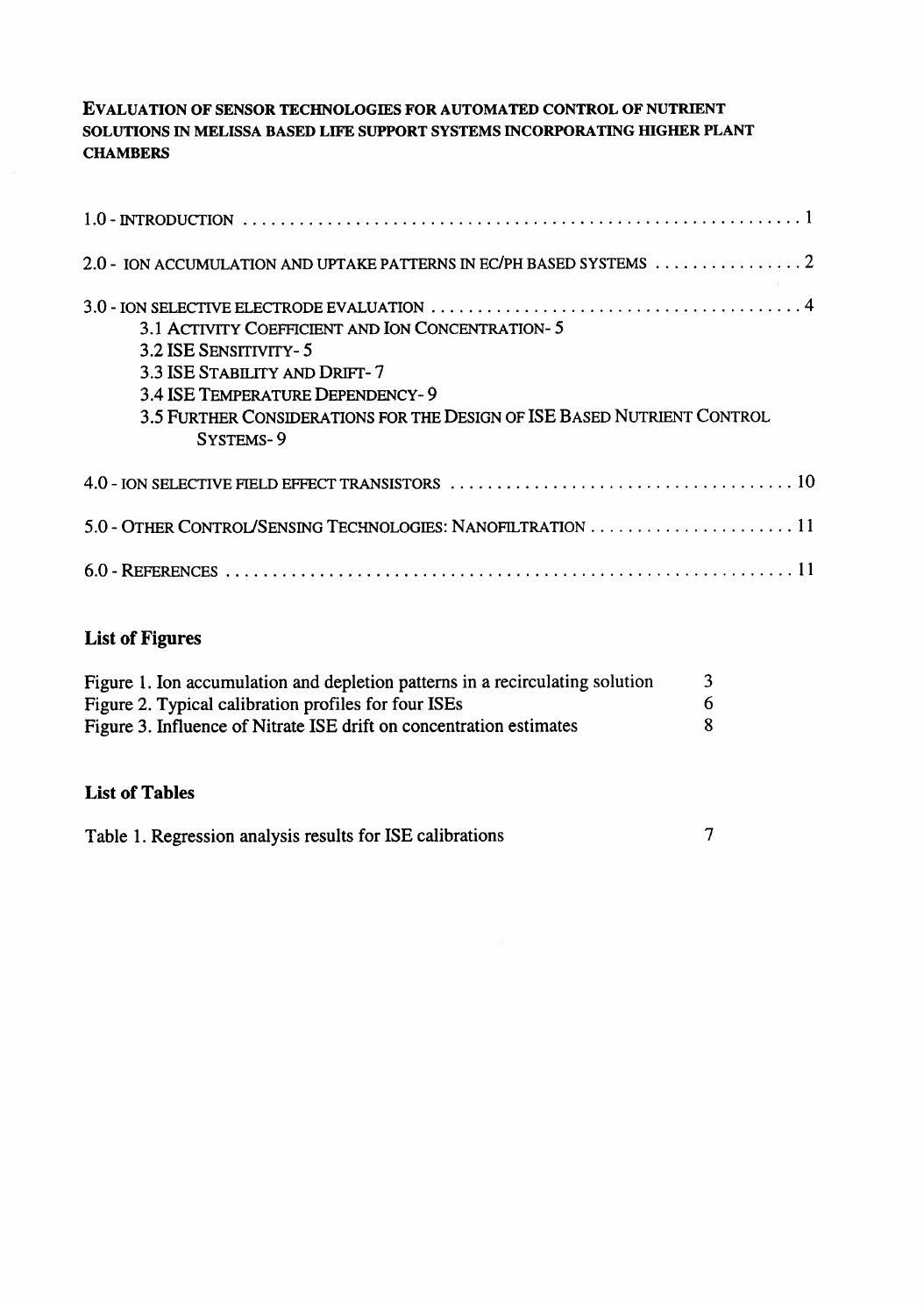# e*valuation of sensor technologies for automated control of nutrient solutions in melissa*<br>In the state of the stage of crops with the stage of control of the solutions in melissa

## <u>IN ADVANCED SUPPORT SYSTEMS THERE IS Also a develop there is also a develop techniques which will enable which will enable the system of the system of the system of the system of the system of the system of the system of </u>

 $s_{\text{sample}}$  thrown  $\epsilon_{\text{max}}$  and will provide information to remote (earth based) support teams teams teams teams teams teams teams teams teams teams teams teams teams teams teams teams teams teams teams teams teams teams Complete crosare of the support systems using inglier plants demands the development of low mass hydroponic nutrient delivery systems in which all materials, including degraded human waste water and inedible plant biomass, are recycled. A key problem with low-mass nutrient systems is in the maintenance of the recycled nutrient solution composition and quality throughout single and multiple crop rotations.

 $\mu$ uropean space Agency s MELRSSA project (Lasseur, 1994) and NASA's intermediate-Aerobic Bioreactor (I-SAB) (Finger and Strayer, 1994). with degraded numan waste and inequole plant biomass materials, such as those derived from Fouvies once as the support system engineers attempt to manage nutrient solutions supplement Evep you and quality, for imparances are also expected to have significant  $\alpha$  are cannot a solutions owing to differential rates of uptake and accumulation may also b cause of reduced individual plant Ca/P ratios, increased ash and reduced and Fe, Cu and Zn concentrations (relative to field grown crops) of rice, wheat and potato grown in NASA's<br>Biomass Production Chamber (McKeehen et al, 1996). In addition to their potential for reduced Focurrented for Mg and Mn by Heenan and Campbell (1981), for  $NO_3$  and Cl by Glass and Siddiqi (1985) and for NH<sup>+</sup> and NO<sub>3</sub> by Breteler and Siegerist (1984). Ion imbalances in rebiliding sites at either the root cell wall or at the root plasma membrane. Such effects have b concentrated fons of the same physicochemical properties (valency and diameter) compete for anthesis, significant increases in background micro-organism populations or used to control the control theoretical the control theoretical theoretical theoretical theoretical theoretical theoretical theoretical theoretic real is has been well document hydroponic solutions (Harper, 1971; McKeehen et al, 1996). The accumulation of salts in recirculating nutrient solutions can have negative consequences on growth through the influences of ion interaction at the root zone. Induced deficiency of individual ions can result when more

Hoaglands solution using glass beads as a rooting media. The composition of the Hoaglands st present there is a technology gy vacuum associated with the reliable application of various ensors to the m-me management of closed nutrient derivery systems. Control of nutrient  $\frac{1}{2}$  point of the contract conductivity (EC) and pri is currently the most common approach  $H_{\text{A}}$  or foothing and research hydropolic instantations. TVASA S DIOIRASS PRODUCTION CHAMBER at  $\frac{1}{2}$ concentration of ions in recognishing colutions (Wheeler at 11006). In this work of solution quality is maintained through the automated injection of nutrient concentrates into the party to manufacture an eager are accomated injection of numeric concentrates into the<br>Weronomic solution reservoir in proportion to declining solution electrical conductivity erising iyaropolic solution reservoir in proportion to declining solution electrical conductivity arising<br>from plant nutrient uptake. A serious disadvantage of this practice is that conductivity measures are indiscriminate, providing no information on the concentrations of individual ions. In ommercial settings more chemical analysis (usually HPLC, if available) every two to three weeks, followed by adjustment of the composition of the nutrient concentrates. This method provides only coarse control since

*University of Guelph*

*ESA-MELiSSA TN 40.4 Page 2 of 13*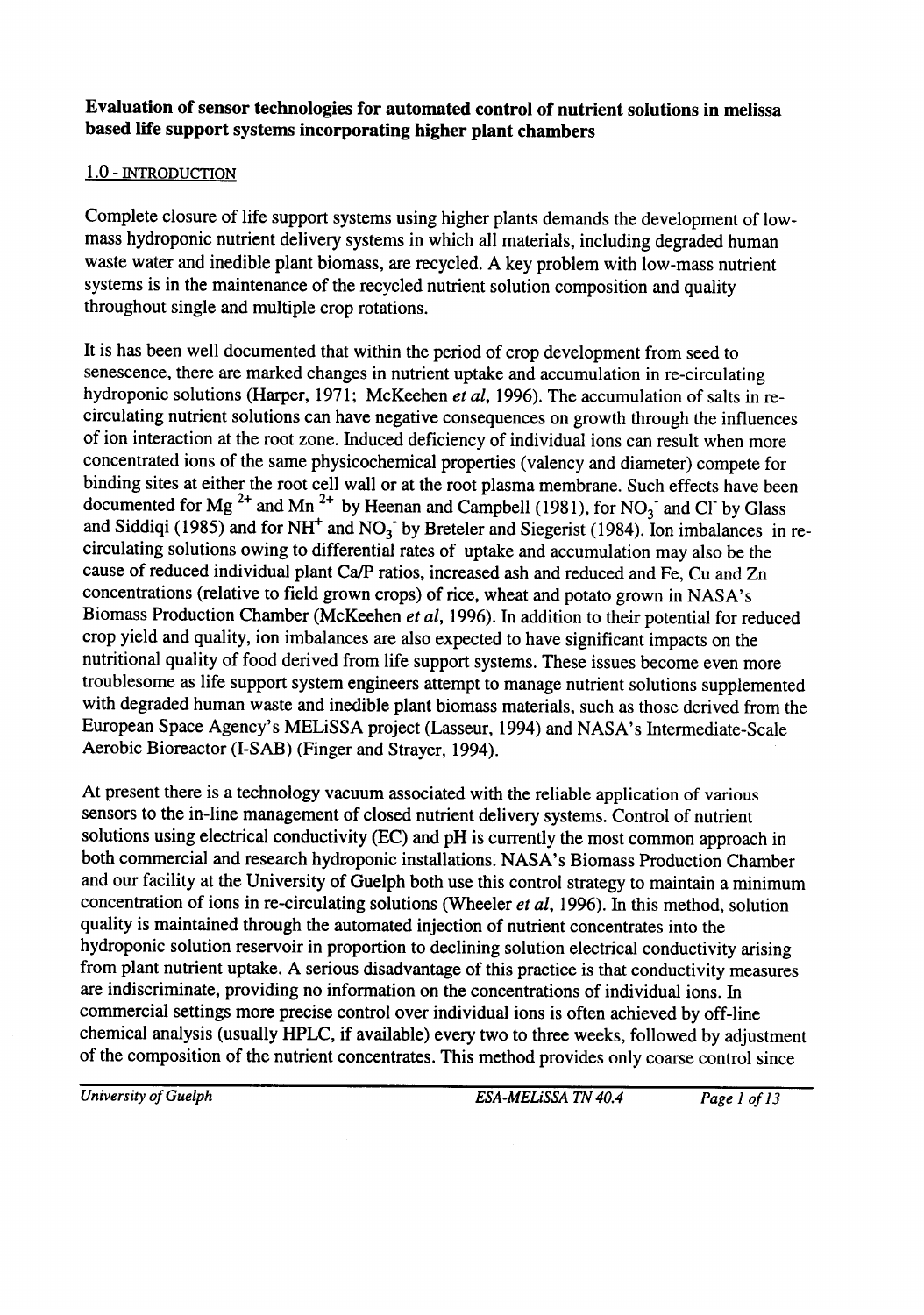the uptake of individual ions varies with the stage of crop development (McKeehen et al, 1996).

In advanced life support systems there is also a desire to develop techniques which will enable system throttling and which will provide information to remote (earth based) support teams (Drysdale and Grysikiewicz, 1995). A solution control/monitoring system based on ion selective sensor technologies may therefore play an important role in fingerprinting normal and aberrant patterns in life support system development. For example, such technologies may generate continuous nutrient uptake signatures which can be interpreted in the context 'normal' system development patterns. These models may then be used to detect, in real time, senescence, delayed anthesis, significant increases in background micro-organism populations or used to control the rate of biomass production.

This paper will discuss work being conducted as part of the Sealed Life Support Systems Project at the University of Guelph, Canada in the evaluation of potential sensor technologies for the automated monitoring and control of re-circulating nutrient solutions. Two in-line approaches to management are currently being investigated; the traditional EC/pH based system and one which will be based on ion selective electrodes (ISEs). Also, the inclusion of semi-conductor based sensors, known as ion selective field effect transistors (ISFETs), is currently being considered in our program. Work presented here is a result of bench tests conducted at both the University of Guelph and AlliedSignal Aerospace Canada, and studies in our own sealed environment e inclusion of these sensors in flight-testable life su<br>ION AND UPTAKE PATTERNS IN EC/PH BASED SYSTEM

An evaluation of an EC/pH based feedback (PID) control system was conducted in one of the sealed environment chambers at the University of Guelph (Dixon *et al*, 1997). A total of 150, two week old Soybean (*Glycine max*.) plants were transferred from the greenhouses at the University of Guelph to the sealed environment chamber and grown in a  $\frac{1}{2}$  strength modified University of Ouerprice the source environment enameer and grown in a 72 exemple measure  $K_{\text{NLO}}$  = 1100 stock in the stock in the continuous continuous solution was as follows:  $2.5 \text{ mM } K_{\text{O}}$  =  $2.5 \text{ mM } K_{\text{NLO}}$  = 1 mM  $M_{\text{O}}$ SO = 0.16 mM K.H. 0.33 mM  $NH_4H_2PO_4$ , 25 µM KCI, 12.5 µM  $H_3BO_3$ , 9 µM Fe as sodium ferric diethylenetriamii pentaacetate,  $2.5 \mu M$  CuSO<sub>4</sub>,  $2.5 \mu M$  MnSO<sub>4</sub>, 1  $\mu$ M ZnSO<sub>4</sub> and 0.0075  $\mu$ M (NH<sub>4</sub>)<sub>6</sub>Mo<sub>7</sub>O<sub>24</sub>. Solution pH was maintained at 5.5 through the automated injection of 0.1 M stocks of  $HNO<sub>3</sub>$  or KHCO<sub>3</sub>. Solution EC was maintained at 1100  $\mu$ S cm<sup>-1</sup> through the automated injection of two separate nutrient solution injection stocks which were at a concentration of 20x that of the solution reservoir. Chamber temperature was maintained at  $26^{\circ}C/20^{\circ}C$  and light intensity was kept between 850 and 1200 µmoles  $^{-2}s^{-1}$  PAR with a 12 hour photoperiod. Supplemental innercanopy lighting provided energy to lower portions of the canopy at an intensity of approximately 150 µmoles m<sup> $-2$ </sup> s<sup> $-1$ </sup> PAR.

Nutrient uptake and accumulation was quantified over the first 32 days following chamber

*University of Guelph*

*ESA-MELiSSA TN 40.4 Page 3 of* **13**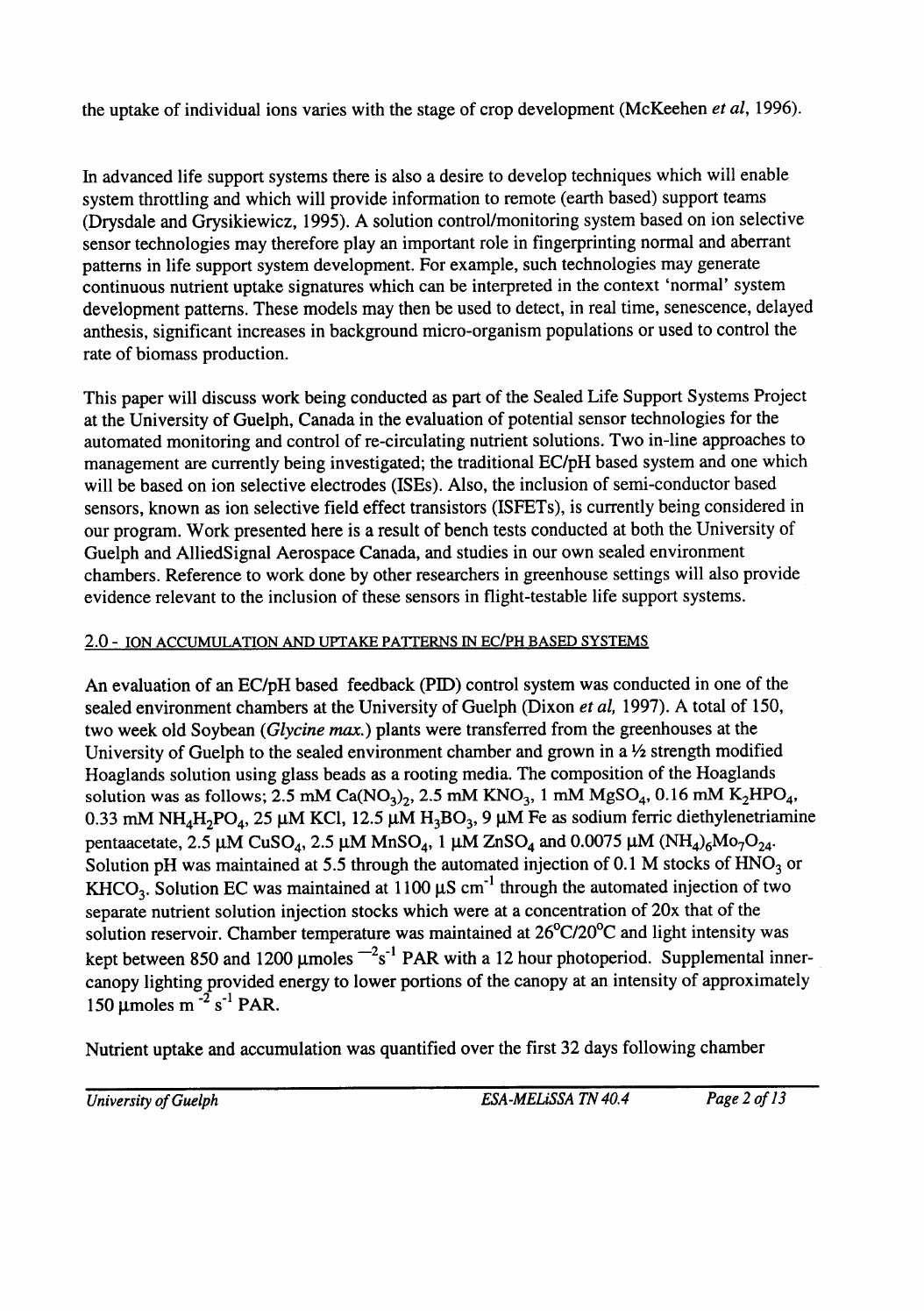

 $\rightarrow$  NO3  $\rightarrow$  PO4  $\rightarrow$  SO4  $\rightarrow$  Ca $\rightarrow$  K

 $NO = 310$  PO  $3 - 47$  SO  $3 = 97$  C  $a^{2+} =$ sealed environment chambers. Concentration estimates were obtained using off-line HPLC with daily Figure 1. Ion accumulation and depletion patterns in a re-circulating nutrient solution in one of the

closure using off-line  $HPLC$  (Dionex DX500) with daily (1 hr prior to dawn) sample acc This period represented the most rapid vegetative production phase of the crop and was selected since it was  $since it was$ 

*University of Guelph*

*ESA-MELISSA TN 40.4 Page 3 of 13*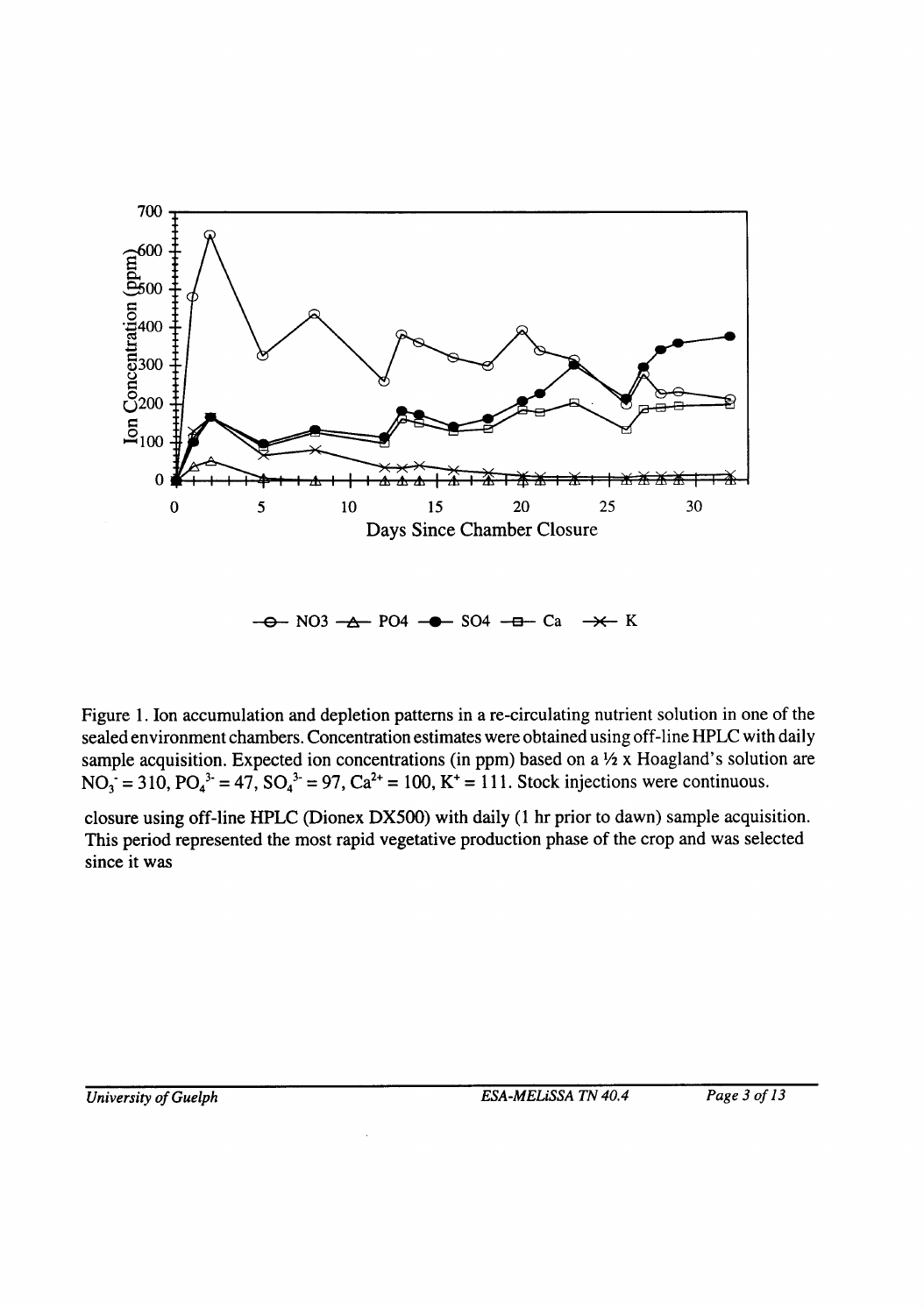*(2)* **<sup>1</sup> 'i** and  $\alpha$  is the gas constant, T is the absolute temperature (value of  $\alpha$ ) is for slope in Eqn (2) is for slope in Eqn (2) is for slope in Eqn (2) is for slope in Eqn (2) is for slope in Eqn (2) is for slope in Eqn (2) i marked by the greatest frequency of nutrient concentrate injections. Cation and anion

proximately 200 ppm of demand concentrations (405 ppm). Accumulations of surphate and calcium were observed throughout the entire study period. ose to zero for the remaining to days. Nurale concentrations also declined our remained with  $\alpha$  assiunt concentrations showed a slow general decrease during the first  $22$  days, and remained ISES for the concentrations of this ion remained close to zero infoughout the remaining  $27$  days of the study. Zi is the charge of the ion. 298 K), F is the Faraday equivalent and

These results exemplify the problems with EC/pH based control systems. The accumulation of *Coeffrance* and calcium infoughout the study periodic complete Hoaglands concentrates were automatically injected into the hydroponic reservoir to bring EC back to demand levels. These repeated injections of stock included significant additions of sulphate and calcium despite their accumulation in solution. In one of our earlier studies the accumulation of sulphate reached levels which caused solution EC to become far in excess of demand levels. As a result, there were no further injections of nutrient stock and deficiency symptoms, due to declining concentrations of other ions, became evident. The fact that nitrate Internations remained crose to demand levels is the compiled result of  $T$  and activity control in the solution of the total in the total in the solution of the solution. In distribution  $T$ , they do serve to mustrate the potential dangers or a control system based on EC/pH sensors alone.  $s$  does the difference between individual individual individual individual ion activity and concentration. In practice a higher section and concentration. In practice a higher section,  $s = 1$ 

#### $\overline{\text{O}}$  fon state investigation is valued from which direct concentration estimates can be determined from  $\overline{\text{O}}$  $\alpha$  concert exposure of extraordination  $\alpha$

Ion selective electrodes (ISEs) are electrochemical sensors that allow for the potentiometric  $\mu$  is underly chemology (i.e. i.e.  $\mu$  is the hydroponic solution of salts in our solution may ensue. In our studies in  $\mu$ of ISE performance and in those reported by Bailey *et*   $\frac{1}{2}$  other fons. Such an electrode constitutes a galvanic half-cell consisting of an ion-selective membrane (usually constructed of calibration solutions spanning the range of the range of the expected internol and position constructed of  $\omega$ ss, or poryvinyi emonde), an international concernig solution and an internal reference electrode. could han con is given by an external reference electrone within is in coinact with the range in the calibration solution solutions. mogradu die ferefere efectione with the sensing electrode in a single epoxy housing. The sensing electrode membrane potential  $(E_M, E_M)$ usually expressed in mV) results when target ions are transported across the membrane surface and for an electrode which is exclusively selective for ion of the sort I, is a measure of the respective activities in the contacting solutions on either side of the membrane. This potential can<br>be given by;

*University of Guelph*

*ESA-MELISSA TN 40.4 Page 4 of 13*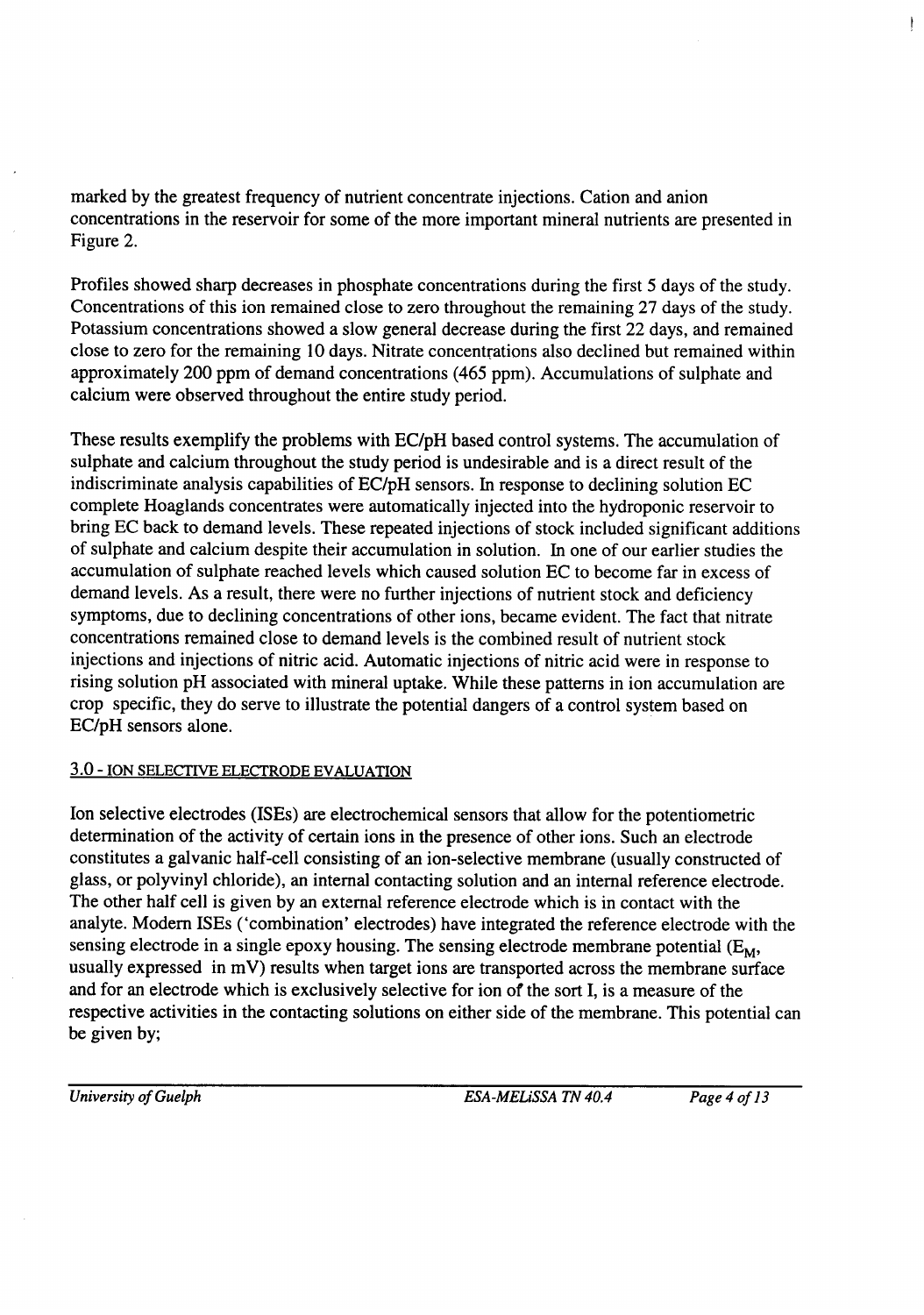$$
E = E_i^o + s \log(a_i) \tag{1}
$$

where  $a_i$  is the activity of ion I in the sample and s is identical to the Nernstian slope;

$$
s=2.303\frac{RT}{z_iF}=59.16\frac{mV}{z_i}
$$
 (2)

and where  $R$  is the gas constant,  $T$  is the absolute temperature (value of slope in Eqn  $(2)$  is for 298 K), F is the Faraday equivalent and  $z_i$  is the charge of the ion.

A number of researchers have used ISEs for measuring the concentration of  $Ca^{2+}$ , Cl, Na<sup>+</sup> and  $NO<sub>3</sub>$  ions and pH in re-circulating nutrient film (NFT) solutions in greenhouses (Clement et al, 1974, Bailey et al, 1988, Morimoto et al, 1992, Heinen and Harmanny, 1992). While there has been moderate success in the use of ISEs in controlling greenhouse based NFT systems there are potential limitations of their use in closed systems. These limitations will be highlighted with reference to short-term studies conducted at our facility and those of the researchers noted above.

#### 3.1 Activity Coefficient and Ion Concentration

ISEs respond to ion activities (a measure of their effective concentration) in solution. If the composition of the nutrient solution is known, then ion concentration can be related to sensed activity according to;

$$
a_i = \gamma_i c_i
$$
 (3)  
the concentration of the ion.

 $a_i = \gamma_i c_i$ <br>where  $\gamma_i$  is the activity coefficient and  $c_i$  is the concentration of the ion.

The activity coefficient depends on the total ionic strength of the solution. In dilute solutio  $\left($  <10<sup>-4</sup> mol L<sup>-1</sup>) its value is close to unity, but as the total ionic strength of the solution increases so does the difference between individual ion activity and concentration. In practice a high<br>concentration of an inert electrolyte (typically NaCl) is added to the sample to produce a solution of constant ionic strength from which direct concentration estimates can be determined from sensed activity and the activity coefficient. In a closed and non-destructive sampling system this is undesirable since an accumulation of salts in the hydroponic solution may ensue. In our studies of ISE performance and in those reported by Bailey et al, (1988), three complete Hoaglands calibration solutions spanning the range of the expected ion activities in the re-circulated solution were made and concentrations correlated with ISE output. The assumption was that the activity coefficients of the nutrient samples lay within or close to the range in the calibration solutions. An error in reported concentrations on the order of  $\pm 6$  % (for monovalent ions) is thus expected.

#### 3.2 ISE Sensitivity

*University of Guelph*

*ESA-MELiSSA TN 40.4 Page 6 of 13*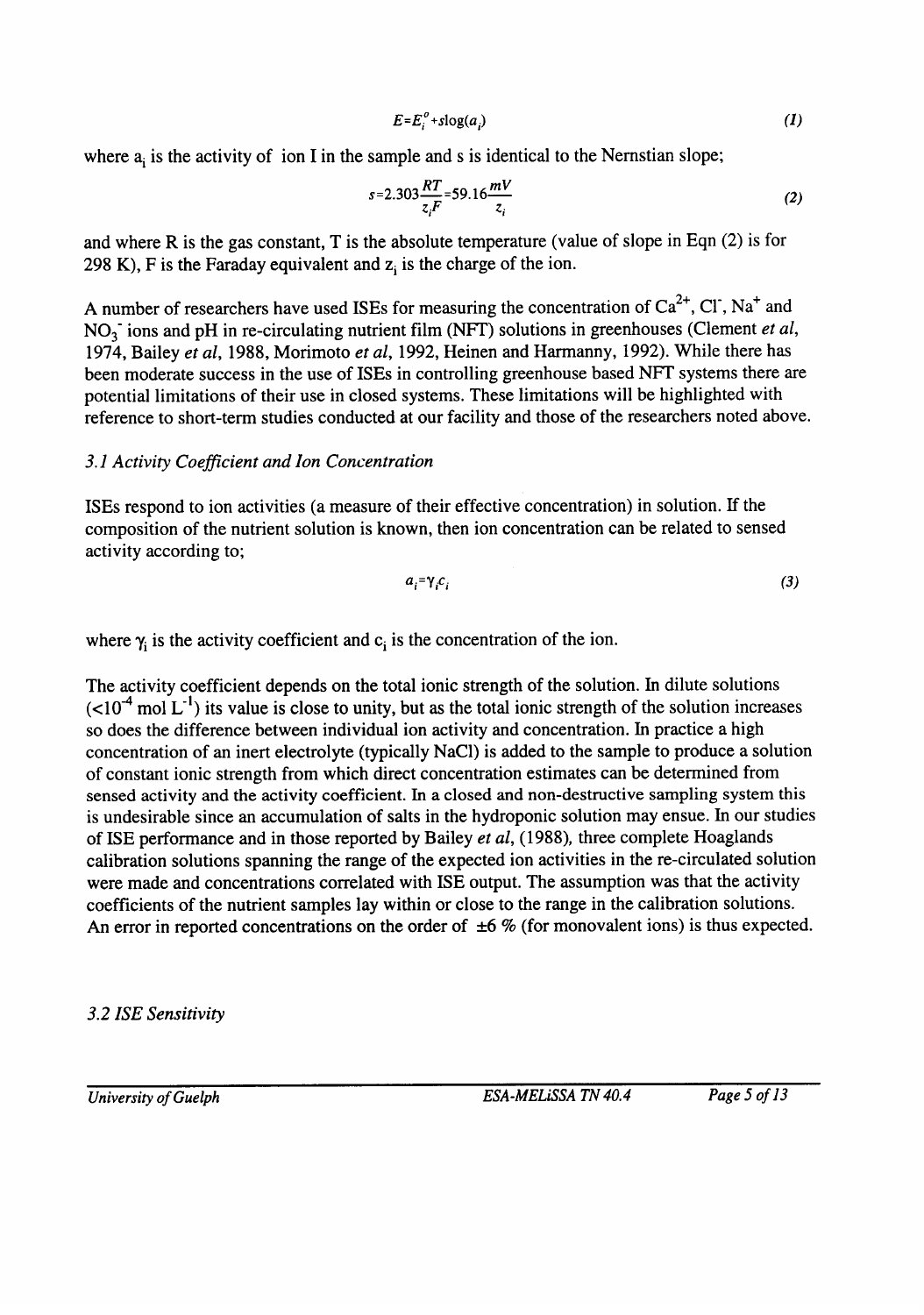$25^{\circ}$ C in 5x, 0.5x and 0.05x normal strength Hoaglands solutions. The output of each of four electrodes for  $Ca^{2+}$ , K<sup>+</sup>, NH<sup>+</sup> and NO<sub>3</sub> ions was plotted as a function of the log of the Hoaglands concentration. having the form of Eqn (1) are presented in Figure 3. These calibration profiles were generated at  $\frac{1}{2}$  electrones and or becomes more erranc while age. Typical canonation curves when electrodes are new, their sensitivities should be close to those predicted by Eqn  $(z)$ , but



oure  $2$  Typical calibration profiles for four ISEs. Electrode output was plotted against the log of the Hoaglands strength, according to Eqn (1). Regression analysis results are presented in Table 1.

*ESA-MELiSSA TN 40.4 Page 6 of 13*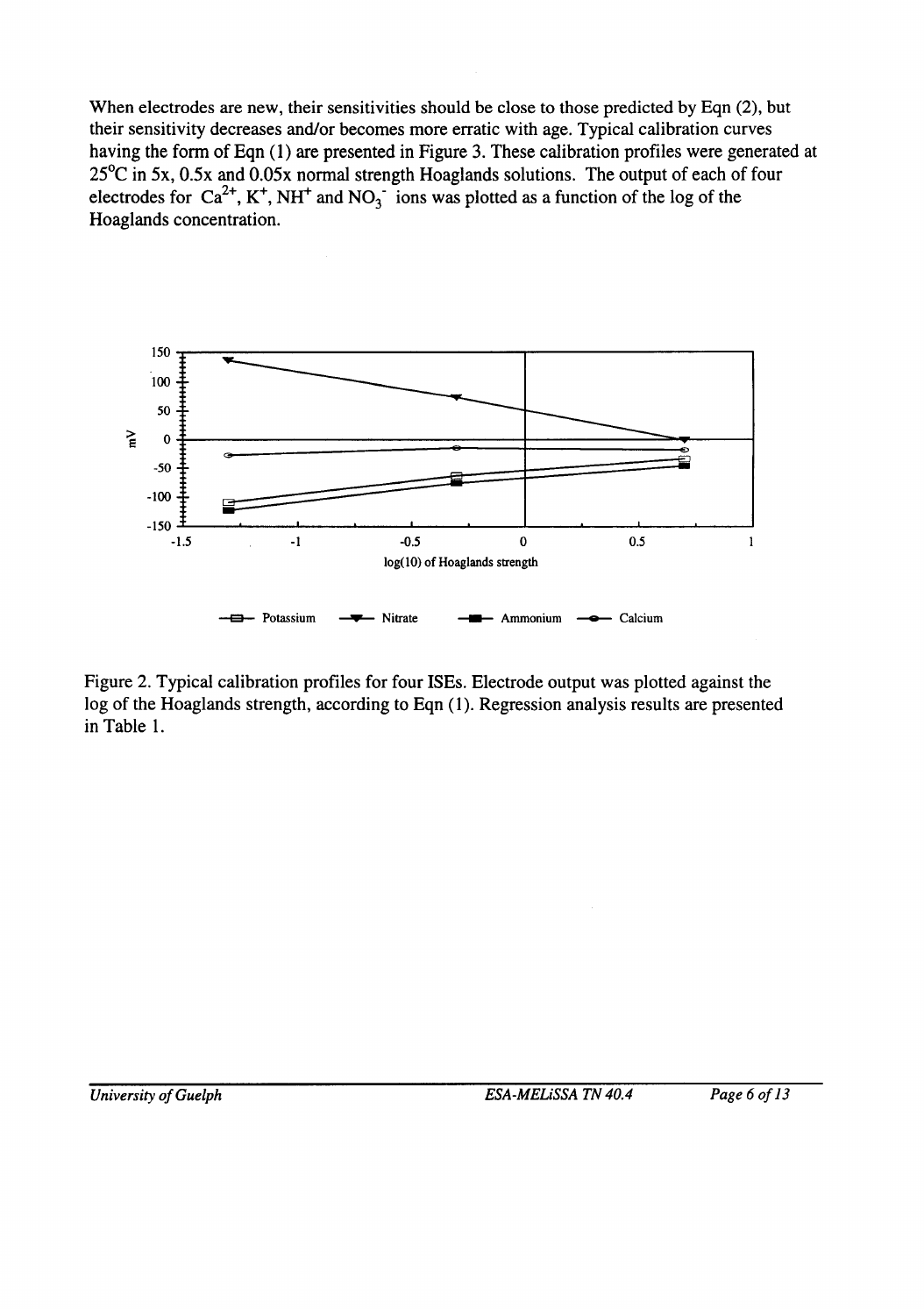Curves for  $K^+$ , NH<sup>+</sup> and NO<sub>3</sub><sup>-</sup> were consistently linear in the range of the calibration solutions. The NO<sub>3</sub> electrode typically had slopes close to or higher than those predicted by Eqn (2) while K<sup>+</sup>and NH<sup>+</sup> electrodes had much lower sensitivities (Table 1). Curves generated for a number of  $Ca<sup>2+</sup>$  electrodes repeatedly had poor co-efficients of determination and extremely low sensitivities (Table 1). Sensitivities lower than those predicted by Eqn (2) may be a result of the presence of interfering species, defective or aged electrodes or membrane contamination.

### 3.3 ISE Stability and Drift

To assess the short term stability of calibration slope and intercept estimates, calibrations were repeated for each of the four electrodes following 24 hours. Results of regression analysis performed on these calibrations are also presented in Table 1 (bracketed values). Over the 24 hour period electrode sensitivities for the  $Ca^{2+}$ , K<sup>+</sup>, NH<sup>+</sup> and NO<sub>3</sub><sup>-</sup> electrodes varied by -134%, -20.2%, -26.5% and -12.0% respectively. Drifts in intercept (standard potential) estimates for the  $Ca^{2+}$ , K<sup>+</sup>, NH<sup>+</sup> and NO<sub>3</sub><sup>-</sup> electrodes varied by -10.0%, -25.0%, -2.2% and -18.0% respectively. These estimates of drift are much higher than those reported by Bailey et al, (1988) and by Heinen and Harmanny (1992) who reported average daily drift in nitrate electrode potentials of about 3 mV decade<sup>-1</sup> day<sup>-1</sup> and 0.9 mV decade<sup>-1</sup> day<sup>-1</sup> respectively. The cause of these discrepancies is unknown but may be a result of differences in electrode age and construction.

| <b>Statistic</b> | NO <sub>3</sub> | $NH+$               | $K^+$               | $Ca^{2+}$        |
|------------------|-----------------|---------------------|---------------------|------------------|
|                  | 99.8 (99.99)    | 98.2 (98.2)         | 98.2(98.6)          | 48.5 $(9.2)$     |
|                  | $-69.0(-60.76)$ | 38.4 (28.14)        | 37.7(32.10)         | 4.49 $(-1.54)$   |
| $E^{\circ}$      | 49.09 (-71.08)  | $-69.52$ $(-71.08)$ | $-56.84$ $(-71.01)$ | $18.58$ (-20.50) |

Table 1. Regression Analysis results for ISE calibrations.

The impact of electrode drift on concentration estimates of a solution of constant nitrate composition (465 ppm) is illustrated in Figure 4. Nitrate concentration estimates at the end of a 24 hour period were obtained using calibration curves generated at the start and end of the same period (days 1 and 2 respectively). Nitrate electrode output was continuously monitored for over a 1 hour period on each of the two days. Concentration estimates derived from the two calibration sets are plotted as a function of time (Figure 4). Electrode drift over this period was the same as that reported for the nitrate electrode in Table 1. As a result of this drift, concentration estimates (following a 40 minute equilibration period) differed by approximately 200 ppm (or 50%). Estimates were closest to actual concentrations when calibrations and analysis were from the same day (day 2). This implies the requirement for daily calibration since ISE utility is expected to decline within a 24 hour period. A drift in electrode sensitivity of 30% thus manifested itself in concentration estimate errors on the order of 50%, following the application of Eqn (1) to the raw data. Slight inflections in the concentration profiles, on the order of 25 ppm, are also evident. These inflections are attributed to electrical noise.

ESA-MELISSA TN 40.4

Page 7 of 13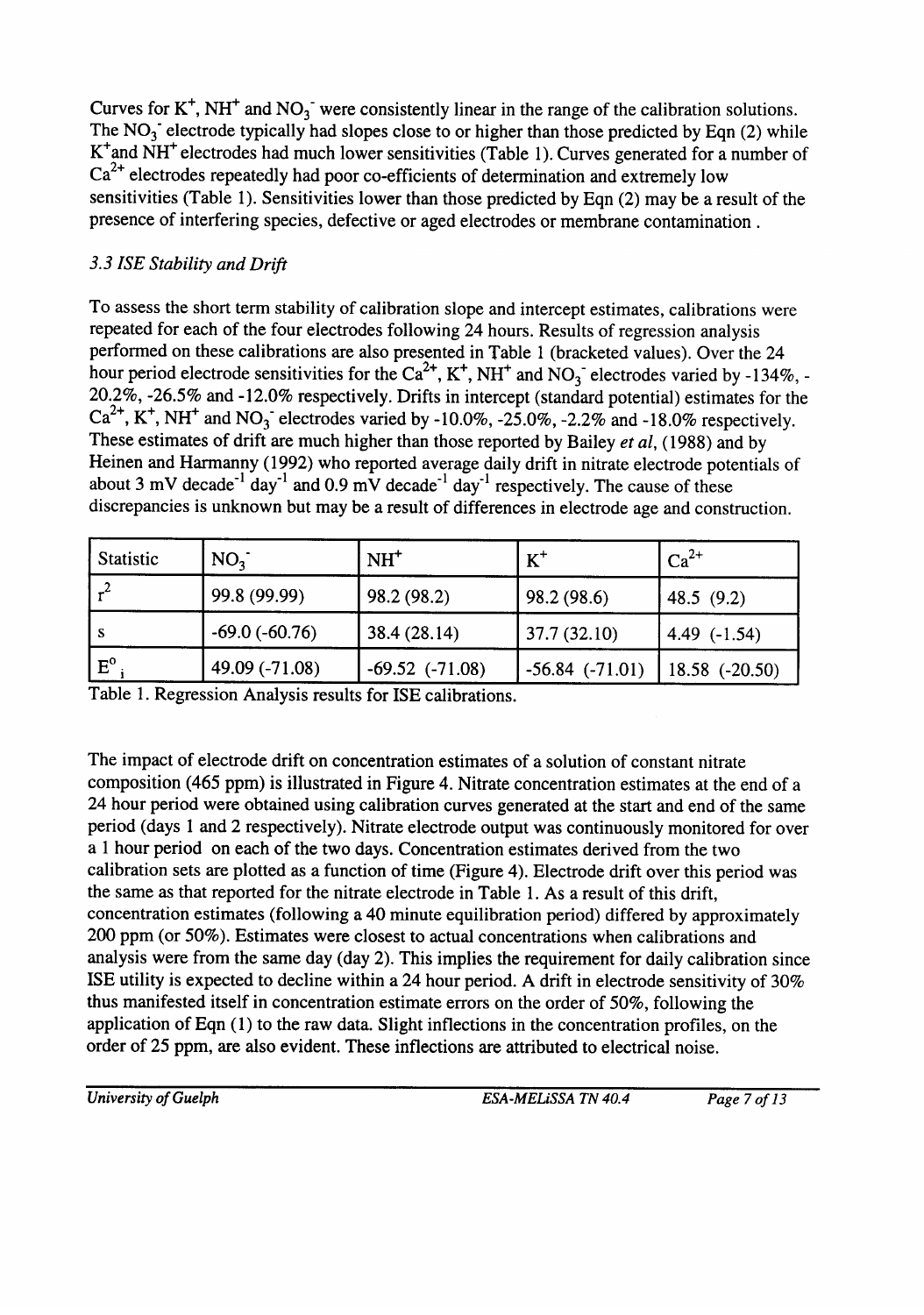

ISTER WILL BE REFLECTED CONCENTRATION CSUMMANS. IN THE AU CONCENTRATE at the end of a 24 hour period were obtained using calibration curves generated at the start and end<br>of the same period (days 1 and 2 respectively). Nitrate electrode output was continuously monitored for over a 1 hour period on each of the two days. Concentration estimates derived from the two calibration sets is plotted as a function of time. to be overcome in the design of automated solution control systems. Frequent, perhaps even systems, perhaps ev  $\alpha$  igure *d*. minuctive of

standard indirect analysis procedures incorporating both analysis and calibration in tandem are

*University of Guelph*

*ESA-MELiSSA TN 40.4 Page 9 of 13*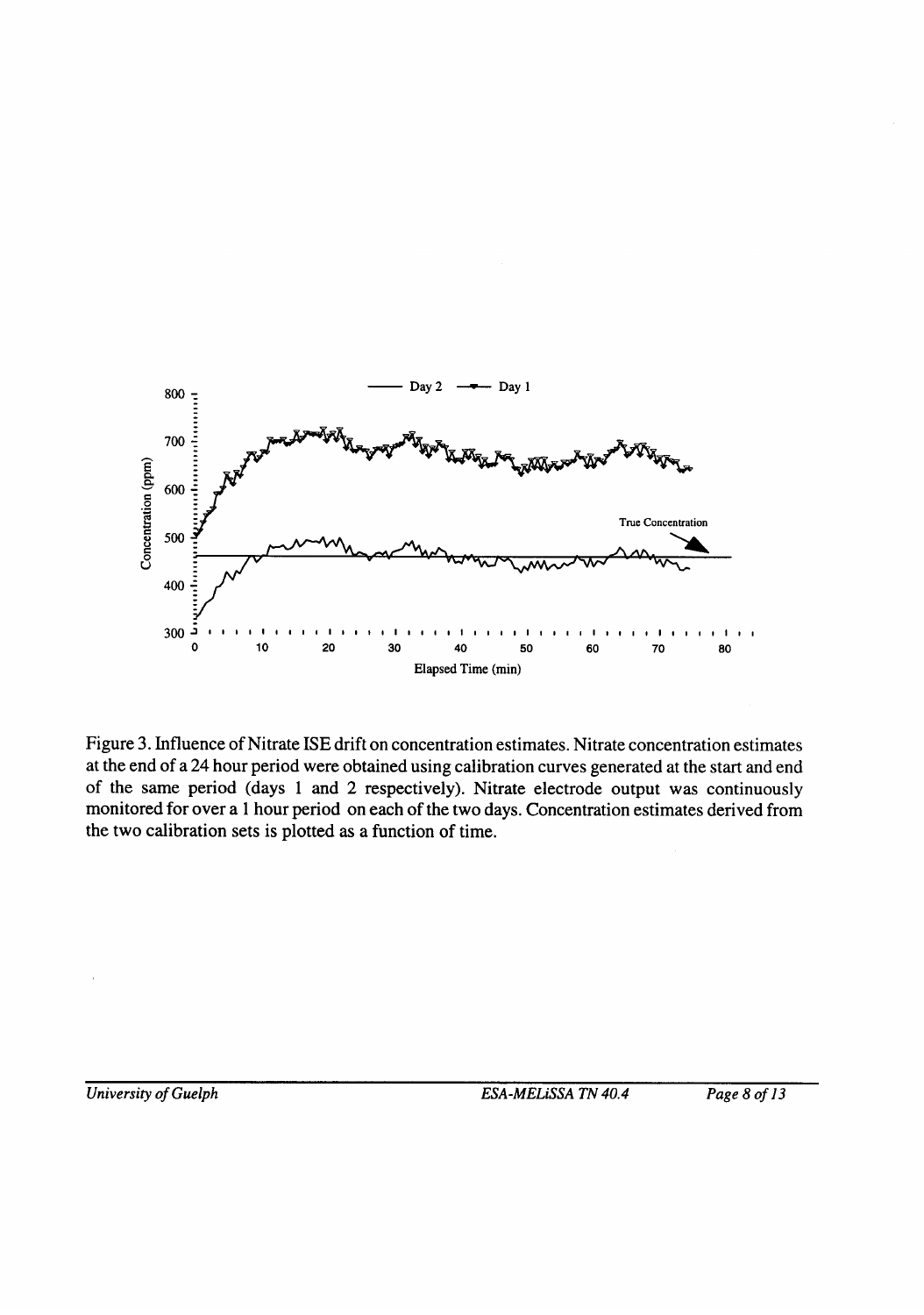studies have shown variable equilibration periods which were strongly dependent on concentration of the analyte. In some cases equilibration took upwards of 90 minutes in dilute (1) ppm) solutions of KCl. Equilibration periods were also dependent on the concentration of solutions exposed to the electrode membrane surface immediately before analysis (ie: solution carry-over). Rigorous rinsing of the membrane surface with distilled water only partially relieved the problem. Figure 4 also illustrates that before electrode equilibration, which occurred approximately 25 minutes after immersion, there was an under estimation of solution nitrate concentration. Our

#### In light of the potential limitations of ISE technology in individual ion based control systems, 3.4 ISE Temperature Dependency

As defined by the Nernstian response, electrode slope is dependent upon solution temperature and electrode body temperature. Sensitivities for ISEs sensing monovalent ions vary, theoretically, by approximately 0.5 mV  $^{\circ}C^{-1}$ . In fact Heinen and Harmanny (1992) and our own studies have documented hysteresis loops bety electrode body temperatures resulted in slow electrode responses and apparent drift. Th thermal capacitance of electrode epoxy housings greatly limits the rapid thermal equilibration between the electrode body and solution (Simpson, 1979). While temperature correction factors have been established based on Nernst's law, their utility in solutions of large thermal capacitance, such as those in hydroponic nutrient delivery systems, is limited. In fact, corrections applied by Heinen and Harmanny (1992) worsened temperature induced fluctuations in  $NO<sub>3</sub><sup>-</sup>ISE$  output. current instead of potential (van den Vlekkert, 1992). These sensors are typically extremely small extremely small

#### and thereby require very low solution volumes. While ISFETs have been used for nearly 2012. While ISFETs have been used for nearly 2012. While ISFETs have been used for nearly 2013. While ISFETs have been used for nearly y.) Furiner Considerations for the Design of ISE Based Nutrient Control Systems

automated calibration routines is therefore desirable. to be overcome in the design of automated solution control systems. Frequent, perhaps even daily, calibrations of ISEs will be required in order to derive reliable estimates of ion concentrations in re-circulating solutions. Of course, manual calibrations would place significant<br>demands on crew time and are not guaranteed to give accurate results. The incorporation of I' ne ilmitations of ISES described above suggest that electrode drift is the most significant fa

currently being explored in our system. These procedures involve the injection of dilute concentrations of calibration solutions into the analyte (Simpson, 1979). Electrode output before and after these injections is monitored and used to determine standard potentials and slopes at the time of analysis. While these techniques have significant automation requirements their volumes would likely contribute to the accumulation of lons such as  $SO_4^+$  and  $Ca^-$ . Instead, standard indirect analysis procedures incorporating both analysis and calibration in tandem are incorporated into the nutrient delivery system stream. Daily calibrations spanning the range of anticipated ion concentrations would return significant volumes of calibration solution to the delivery stream. This, in light of the data presented in Figure 2, is undesirable since these plasticizer and ionophore from the ion-selective membrane. Modifications to the bonding th truly closed systems, calibration solutions would either be returned to reservoirs for re-use

*University of Guelph*

*ESA-MELISSA TN 40.4 Page 9 of 13*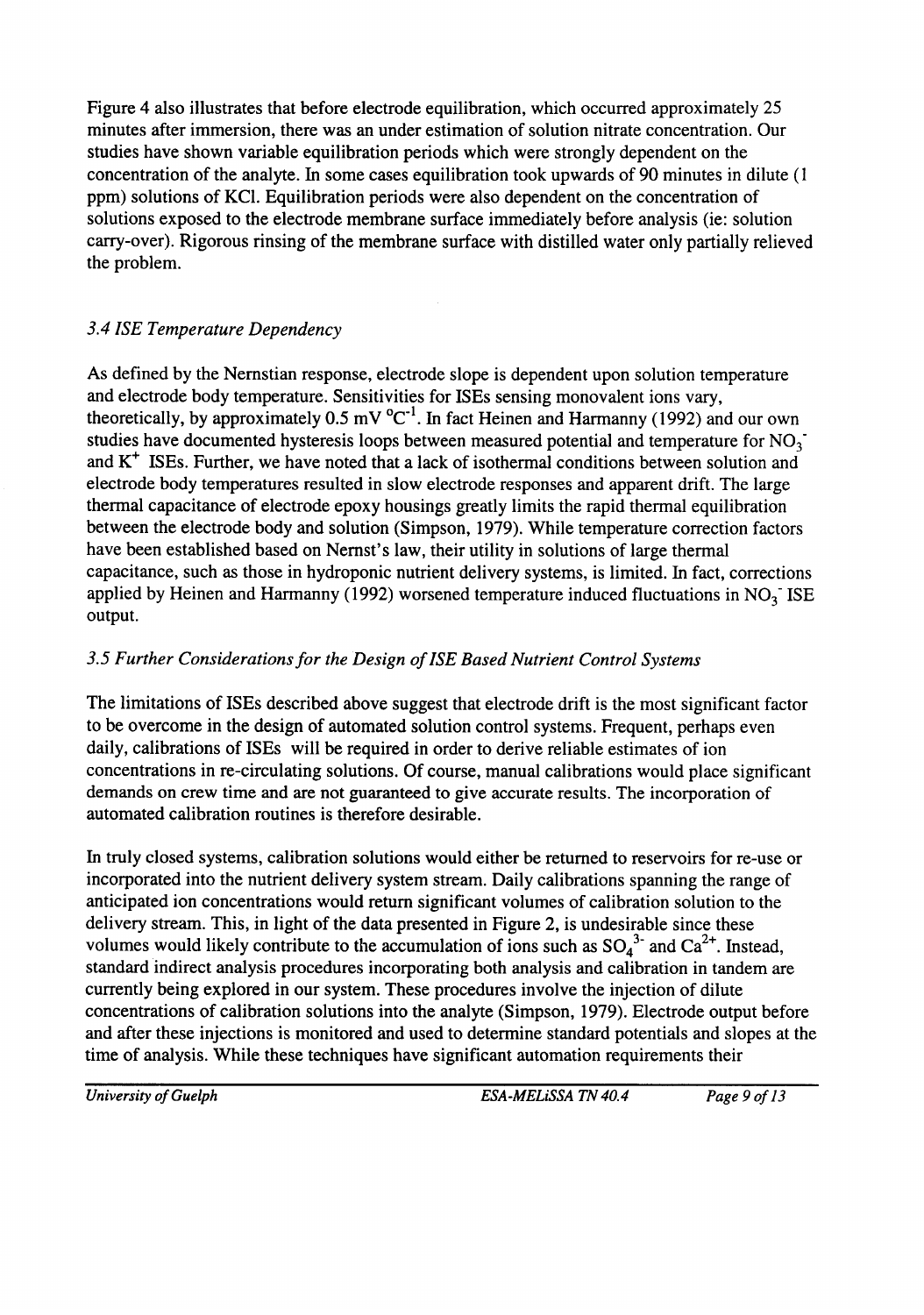incorporation may mitigate the effects of ISE drift on concentration estimates.

and advances as well as those other technologies which may have application to the application to the application to the second MELiSSA program. system. ISE membrane surfaces became occluded with a relatively thick (aprx. 1mm) mat of algae. Since automation requirements for the removal of biolitims maintenance procedures place significant demands on crew time.

aliceu sensor types are being explored. One such sensor is known as the formated the continuum separation (region), while the microcal components in greenhouse chemical components in the membership of chemical components are such as  $\frac{1}{2}$ will be briefly discussed here so as to highlight their potential application in life-support systems. In light of the potential limitations of ISE technology in individual ion based control systems,  $\frac{0.001 \text{ AU}}{0.01 \text{ Hz}}$ 

#### composed of only potassium nitrate and ammonium di-hydrogen phosphate, observed rejection **4.0 - ION SELECTIVE FIELD EFFECT TRANSISTORS**

Internorant. The surface field effect established by the transport of target ions across the membrane therefore modulates the drain current, and links the response of these sensors to current instead of potential (van den Vlekkert, 1992). These sensors are typically extremely small and thereby require very low solution volumes. While ISFETs have been used for nearly 20 years, their use in horticultural applications has just been recently recognised (ibid). the ISFET, the metal gate of a MOSFET has been directly replaced by an ion-selective am. m potentiometric measurements, the signal of an ISE is transmitted by wire to the input MOSFET potentionie enter dependent of salt concentration. Regenerate were reported to be between  $\frac{1}{2}$ the photographs is photography in the nitrate intervention. For the nitrate in the nitrate in the nitrate in the nitrate in the nitrate in the nitrate in the nitrate in the nitrate in the nitrate in the nitrate in the nitr  $\frac{1}{2}$  of 15Es and  $\frac{1}{2}$ 1000 ppm phosphate and 190 to 500 ppm nitrate (within the range of expected solution ist concentrations are involved

ISFETs for monitoring solution pH and  $K^+$  in hydroponic solutions have been developed (van den Vlekkert *et al.* 1992). These sensors exhibited sensitivities on the order of 53 mV decade<sup>-1</sup> and remained stable over a 100 day test period. They also exhibited reduced sensitivities to noise and reproducibility of concentration estimates has been cited to be better than 10% (ibid).

 $\mathcal{L}$  Schlager (1996). Little information could be obtained at the submission of the submission of the submission of this think of the submission of the submission of the submission of the submission of the submission the results of the results of the results of the results of the results of the results of the results of the results of the results of the results of the results of the results of the results of the results of the results plasticizer and ionophore from the ion-selective membrane. Modifications to the bonding<br>technique in which the ion-selective membrane is covalently bonded to the ISFET gate surface  $R_{\rm B}$  decided actricy While they are still very much in their research and development stages, these sensors have already exhibited stabilities which are greater than those found for ISEs. Their small size coupled with high reproducibility, long life times and ability for rapid, mass production make them very auractive alternatives to lot technology. The incorporation of these sensors into the MELISSA *Physical Physical 1148* been *negotia* they do not yet have a reliable prototype for our investigation at the University of Guelph. We

*University of Guelph*

*ESA-MELiSSA TN 40.4 Page II of 13*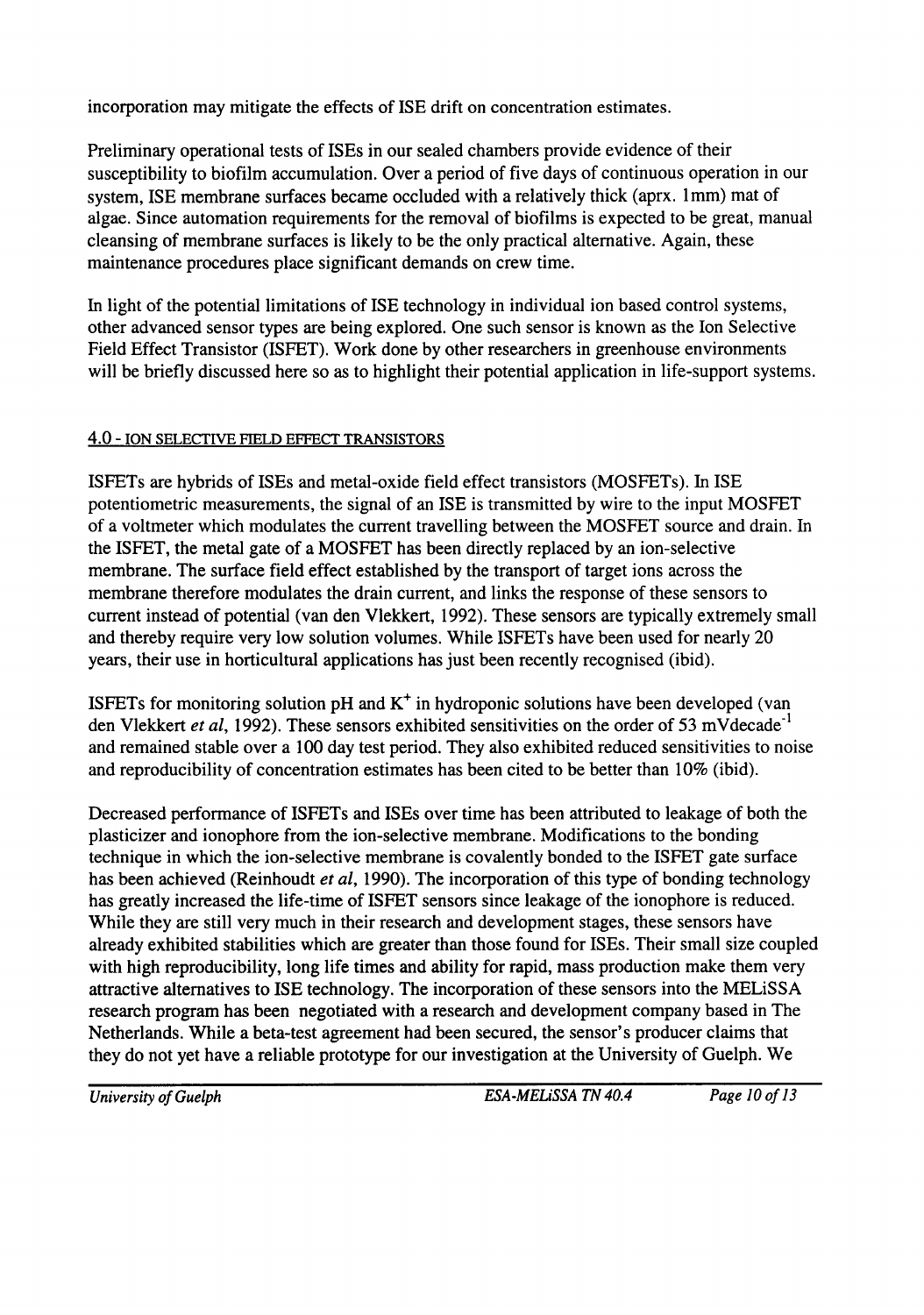and advances as well as those other technologies which may have application to the MELISSA program. will continue to monitor the progress of these adolescent technologies for future developments

#### Canaway and L.H.P. Jones, 1974. A system for measuring the <u>UPTAGE OF INCLESSING SOLUTIONS FROM FLOWING SOLUTION,  $J. U - U$  in Exp. Bot.,  $J. U - U$  in Exp. Bot.,  $J. U - U$  in Exp. Bot.,  $J. U - U$  in Exp. Bot.,  $J. U - U$  in Exp. Bot.,  $J. U - U$  is a set of  $J. U - U$  in Exp. Bot.,  $J. U - U$  is a se</u> Clement, C.R., M.J. Hopper, R.J.

In addition to the technologies described above, preliminary information has been gathered from the literature on nanofiltration as a solution control strategy.

*36,566,566. In a proposed challed that an ion balance could*  $\frac{1}{2}$ technologies seem to have application to hydroponics solution quality control, much of the work to date has been conducted on only a few specific membranes and in solutions not having the full compliment of ions required for plant growth. The progress of this technology will continue to be evaluated as new data and formal publications emerge. maependent of sait concentration. Rejection rates were reported to be between ou and 20), the phosphate rejection rate was greater than that for nitrate (80% vs.  $35\%$  respectively). separation (rejection) of chemical components in nutrient solutions. Such membranes are reported to have ion rejection capabilities greater than reverse osmosis systems and operate at lower pressures similar to those required for ultrafiltration membranes. Using a nutrient solution composed of only potassium nitrate and ammonium di-hydrogen phosphate, observed rejection rates of phosphate and nitrate were quantified by Ohtani *et al* (1996). Within the range of 30 to 1000 ppm phosphate and 190 to 500 ppm nitrate (within the range of expected solution concentrations for  $\frac{1}{2}x$ . Hoaglands), the ion rejection ability of many of the NF membranes were Ohtani et al (1996) have investigated thirteen different nanofiltration (NF) membranes for the

 $\epsilon$  economical note on the results of bench tests, if any, for this application. This technology and  $304.2826$ ,  $\frac{1}{2}$   $\frac{1}{2}$   $\frac{1}{2}$   $\frac{1}{2}$   $\frac{1}{2}$   $\frac{1}{2}$   $\frac{1}{2}$   $\frac{1}{2}$   $\frac{1}{2}$   $\frac{1}{2}$   $\frac{1}{2}$   $\frac{1}{2}$   $\frac{1}{2}$   $\frac{1}{2}$   $\frac{1}{2}$   $\frac{1}{2}$   $\frac{1}{2}$   $\frac{1}{2}$   $\frac{1}{2}$   $\frac{1}{2}$   $\frac{1}{2}$  *61,447-456.* uptake of magnesium by Soybeans, *Plant and Soil,*  monitoring strategy. While the technique has been applied to the quantification of

#### nutrients in hydroponic solutions alter nutrient content of rice, when and potato, when potato, and potato, *Advances* in the potato, *Advances* in the potato, *Advances in* the potato, *Advances in* the potato, *Advances* McKeehen, J.D., C.A. Mitchell, R.M. Wheeler, B.

 $\frac{1}{2}$  and  $\frac{1}{2}$  and  $\frac{1}{2}$  and  $\frac{1}{2}$  is the selective electrodes, *J. Agric. Engng. Kes.*, 40, 129-142. *l&73-83. Space Research,* 

*304,301-308. Actu Horticulturae,* approach to control of nutrient solution in hydroponics, bean, Plant Physiol., 75, 1099-1103.

*University of Guelph*

*ESA-MELiSSA TN 40.4 Page 12 of 13*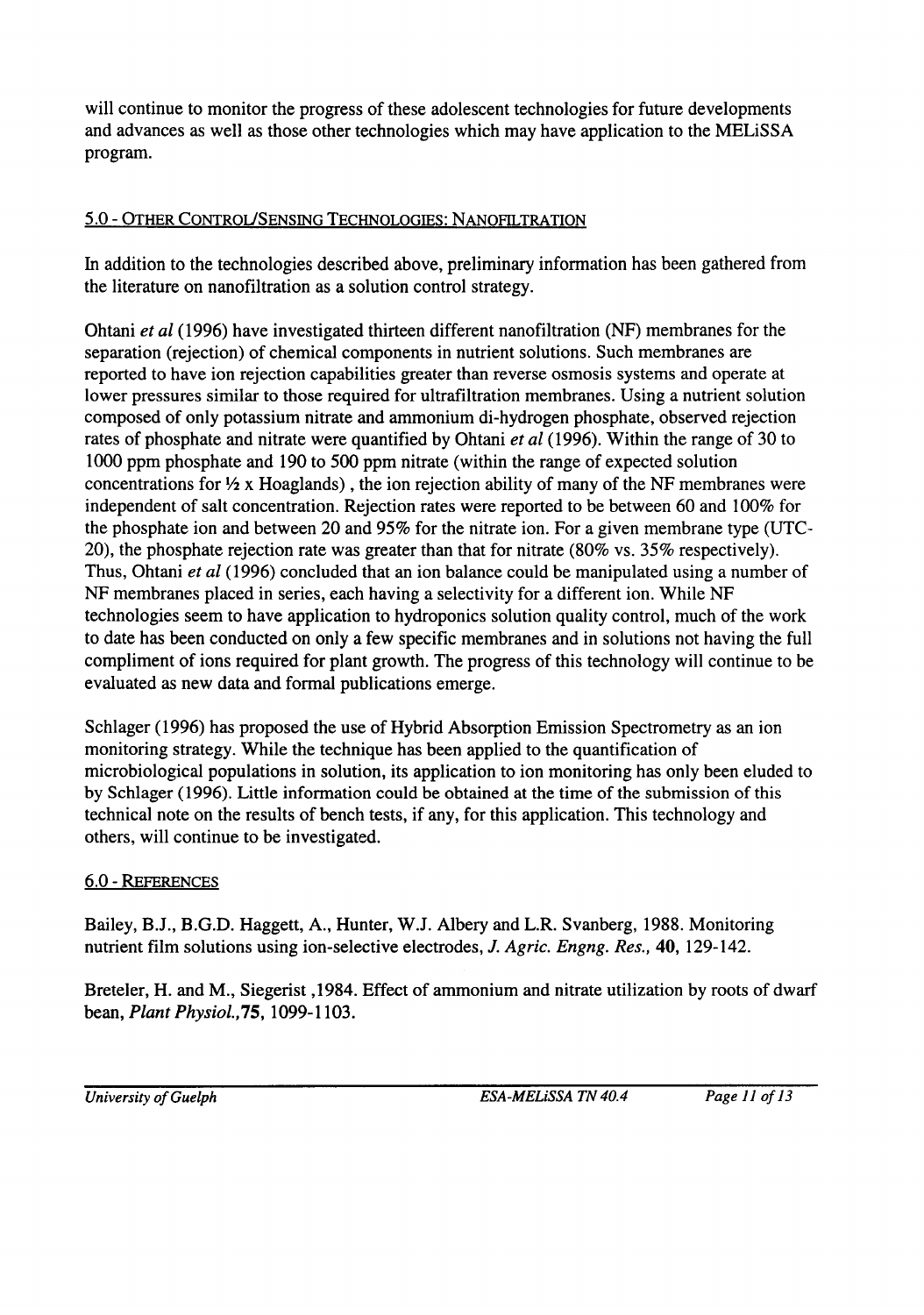*Actuality: Validating in Closec, 4992.* The firms of crop productivity: validating in  $\frac{1}{2}$  $R<sub>1</sub>$ 

*2,23. Muterials,* electronic signals by molecular systems, *Advanced*  uptake of ions by plants from flowing solutions of controlled composition, *J. Exp. Bot.*, 25, 81-<br>99. plant nutrient solutions, *Advances in Space* 

DIAON, M.A., D. CHOUZHISAL, R. COLE and M. Stasiak, 1997. Sealed environment chamber for canopy right interception and trace hydrocarbon analyses, *Advances in Space Researci* 

*Hystaic, A., and M. Grystkiewicz, 1993. Life Sciences Project Annual Report, McDonnel* Douglas Space and Defense Systems, KSC Division.

113- 126. ISFETs in closed-loop systems for horticulture, *Acta Horticulturue, 304,*   $\alpha$  mgc,  $\beta$ .  $\alpha$ , and  $\beta$ .  $\alpha$  and  $\beta$ .  $\beta$ .  $\beta$ . Development of an intermediate-scale aerobic bioreactor

*27,777-780. HortScience,* Gitelson, I.I., I.A. Terskkov, B.G. Kovrov and L.S. Tirranen, 1989. Long-term experiments on

tor a proposed emonde homeostat, *J. Exp. bot.*, **30**, 330-300. Glass, A.D. and M.Y. Siddiqi, 1985. Nitrate inhibition of chloride influx in barley: implications

*l&215-224. Space Research,*  Science, 11, 347-350.

Heenen, D.P. and L.C. Campbell, 1981. Influence of potassium and manganese on growth and uptake of magnesium by Soybeans, Plant and Soil, 61, 447-456.

Heinen, M., and K. Harmanny, 1992. Evaluation of the performance of ion-selective electrodes in an automated NFT system, Acta Horticulturae, 304, 273-280.

Lasseur, C., 1994. MELISSA, Final Report for 1994 Activity, ESA.ESTEC, YCV/1626.CHL.

McKeehen, J.D., C.A. Mitchell, R.M. Wheeler, B. Bugbee and S.S. Nielsen, 1996. Excess nutrients in hydroponic solutions alter nutrient content of rice, wheat and potato, Advances in Space Research, 18, 73-83.

Morimoto, T., H. Nishina, Y. Hashimoto, and H. Watake, 1992. Sensor for ion-control - an approach to control of nutrient solution in hydroponics, Acta Horticulturae, 304, 301-308.

Ohtani, T., Sase, S., Okushima, L. 1996. The control of chemical components of the nutrient solution in hydroponics with nanofiltration membranes, Proceedings of the International

*University of Guelph*

*ESA-MELiSSA TN 40.4 Page 13 of 13*